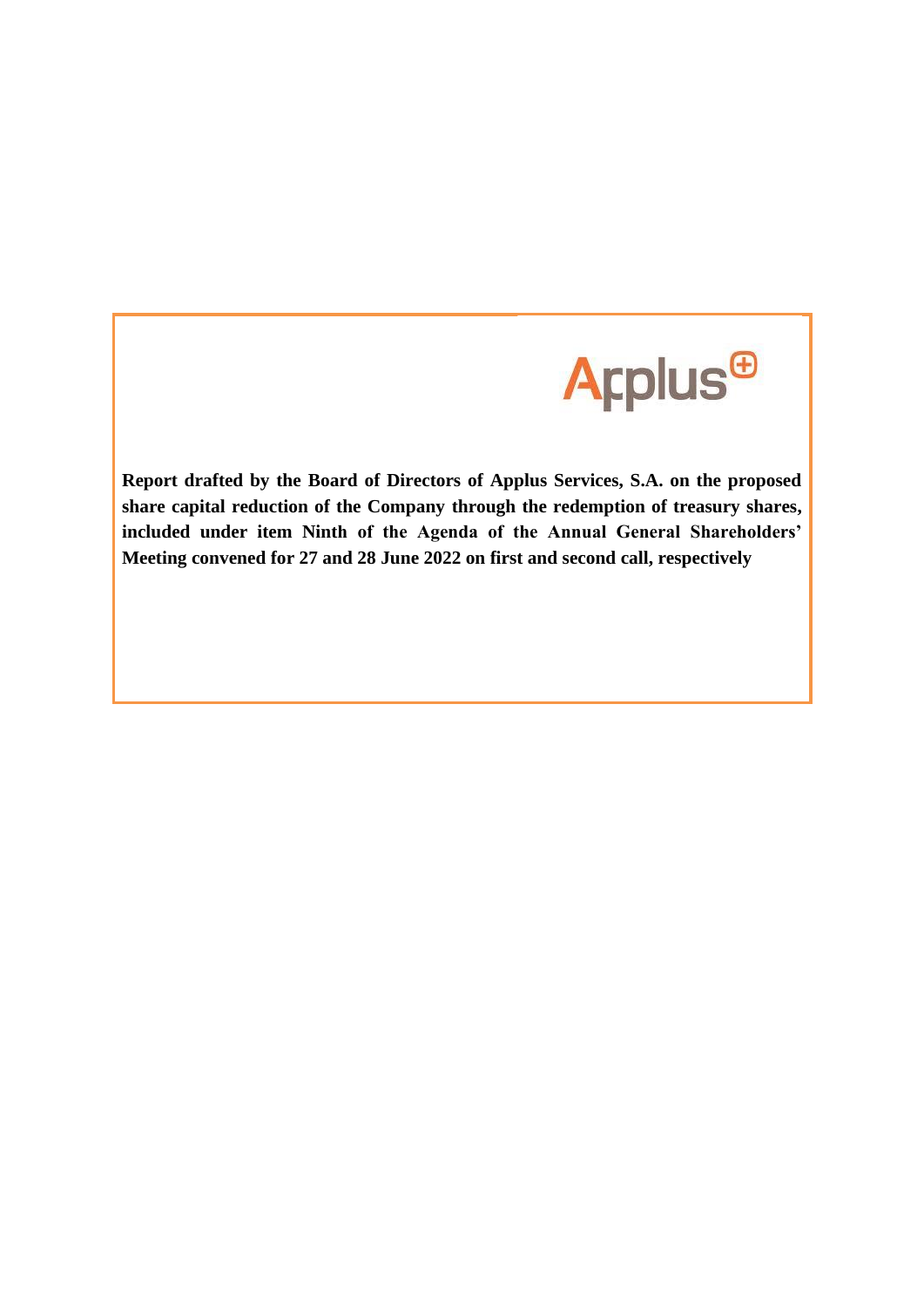# **I. Introduction and purpose of the report**

This report is drafted by the Board of Directors of Applus Services, S.A. (hereinafter, "**Applus**" or the "**Company**") in accordance with articles 286 and 318 of the Spanish Companies Act, approved by Royal Legislative Decree 1/2010 of 2 July ("*Real Decreto Legislativo 1/2010, de 2 de Julio, por el que se aprueba el texto refundido de la Ley de Sociedades de Capital*") (hereinafter, the "**Spanish Companies Act**"), to justify and explain the proposed Company's share capital reduction through the redemption of own shares currently held as treasury stock (the "**Share Capital Reduction**"), that will be submitted for the approval of the Annual General Shareholders' Meeting of the Company convened for 27 and 28 June 2022 on first and second call, respectively, under item Ninth of the Agenda.

Pursuant to the aforementioned articles, the Board of Directors shall draft a report justifying the proposal to be submitted for approval by the Annual General Shareholders' Meeting of the Company, insofar as the Share Capital Reduction necessarily entails the amendment of article 5 of the By-Laws, relating to the share capital.

It is hereby acknowledged that, in accordance with the provisions of articles 287 and 518 of the Spanish Companies Act, and article 8 of the Regulation of the General Shareholders' Meeting, this report will be made available to the shareholders of Applus at the Company's registered office and published uninterruptedly in the corporate website of the Company as from the date of the announcement of the calling until the holding of the above-mentioned Annual General Shareholders' Meeting.

# **II. Justification of the proposal**

The Board of Directors of the Company approved, on 26 January 2022, a programme to buy back the Company's treasury shares, pursuant to the authorisation granted by the General Shareholders' Meeting of the Company held on 29 May 2020, and in accordance with the provisions of Regulation (EU) 596/2014 of the European Parliament and of the Council, of 16 April 2014, on market abuse, and of Commission Delegated Regulation (EU) 2016/1052, of 8 March 2016, supplementing Regulation on market abuse with regard to regulatory technical standards for the conditions applicable to buyback programmes and stabilisation measures (hereinafter, the "**Share Buyback Programme**").

The purpose of the Share Buyback Programme was the acquisition of a maximum of 7,150,922 shares of the Company, representing 5% of its share capital, and its final aim was to reduce the share capital by redeeming the treasury shares acquired thereunder.

Last 16 May, the Company announced the completion of the Share Buyback Programme having acquired the maximum number of shares to which it was addressed. Consequently, the Share Capital Reduction is proposed in order to redeem the treasury shares acquired by the Company in execution of the Share Buyback Programme.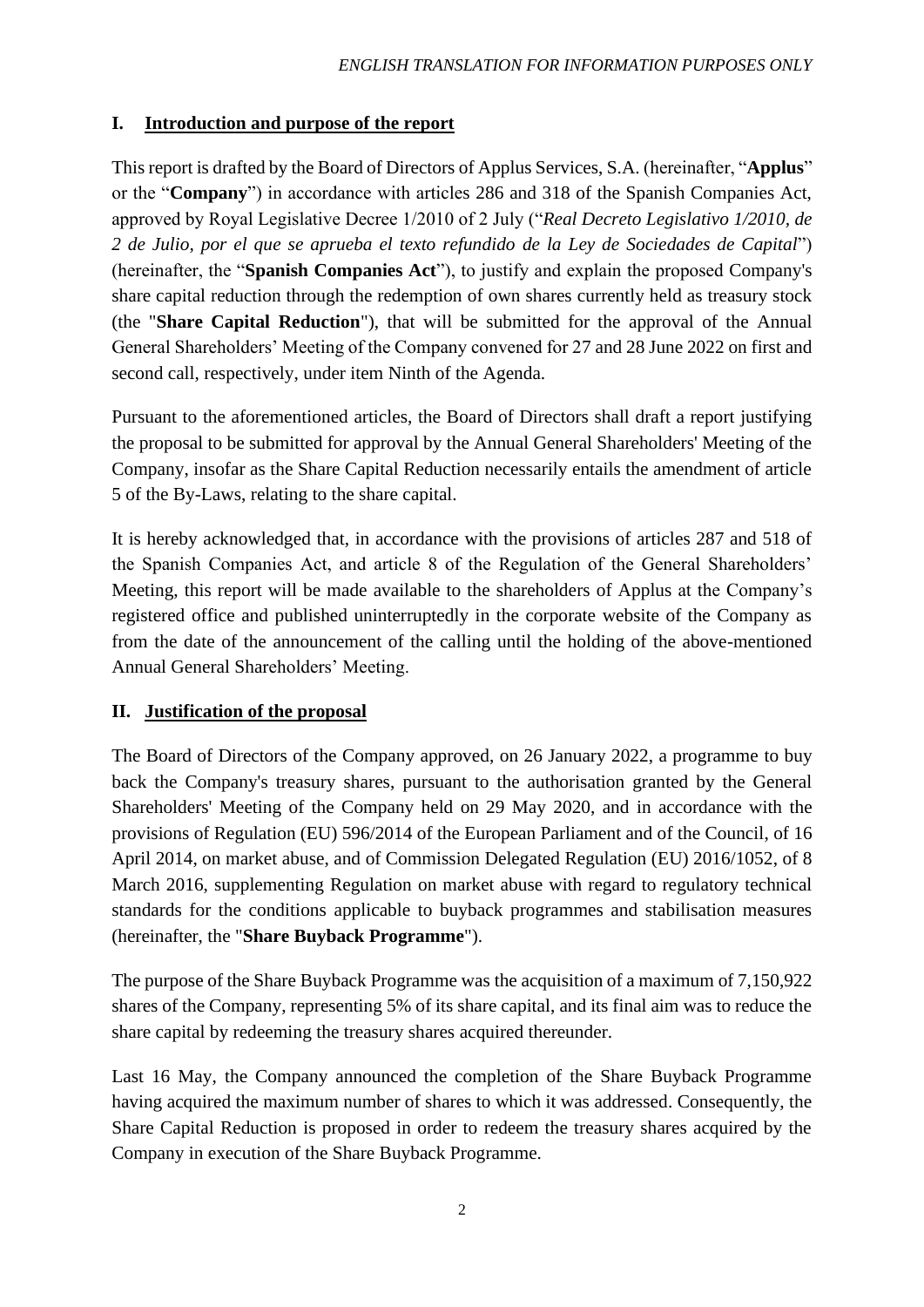## **III. Main terms and conditions of the Share Capital Reduction**

It is proposed to reduce the share capital by SEVEN HUNDRED FIFTEEN THOUSAND NINETY TWO EUROS AND TWENTY CENTS OF EURO ( $\epsilon$ 715,092.20), through the redemption of 7,150,922 own shares held by the Company as treasury stock, with a par value of 0.10 Euros, representing 5% of the share capital, which were acquired by the Company within the framework of the Share Buyback Programme.

Likewise, if the Share Capital Reduction resolution is approved, the General Shareholders' Meeting shall amend article 5 of the By-Laws to reflect the new share capital, amounting to THIRTEEN MILLION FIVE HUNDRED EIGHTY-SIX THOUSAND SEVEN HUNDRED AND FIFTY EUROS WITH EIGHTY CENTS OF EURO ( $\epsilon$ 13,586,750.80), as well as the new number of issued shares, which shall be 135,867,508*.*

The Share Capital Reduction does not imply the return of contributions to the shareholders, as the Company itself is the owner of the shares to be redeemed. Consequently, the Share Capital Reduction shall be charged to voluntary or unrestricted reserves, with the corresponding allocation of a reserve for the redeemed share capital for an amount equal to the par value of the redeemed treasury shares, which may only be drawn down subject to the same requirements as for the share capital reduction, in accordance with the provisions of article 335 c) of the Spanish Companies Act. Likewise, in accordance with the aforementioned article, the Company's creditors will not be entitled to exercise the right of opposition referred to in article 334 of the Spanish Companies Act.

Also, it is proposed to delegate to the Board of Directors by the General Shareholders' Meeting, to execute the Share Capital Reduction resolution (with express power of substitution), within a period not exceeding one month from the adoption of the resolution by the General Shareholders' Meeting, being able to determine the points that have not been expressly provided for in this resolution or that are a consequence of it, and to adopt the resolutions, publish the announcements, perform the actions and execute the public or private documents that may be necessary or convenient for the most complete execution of the Share Capital Reduction.

In particular, and for illustrative purposes only, the powers proposed to be delegated to the Board of Directors include the delegation to declare the Share Capital Reduction closed and executed in accordance with the provisions of the resolution adopted by the General Shareholders' Meeting, to establish any other circumstances required to execute it, and to perform the necessary formalities and actions so that, once the Share Capital Reduction resolution has been executed, the redeemed shares are delisted from trading on the Spanish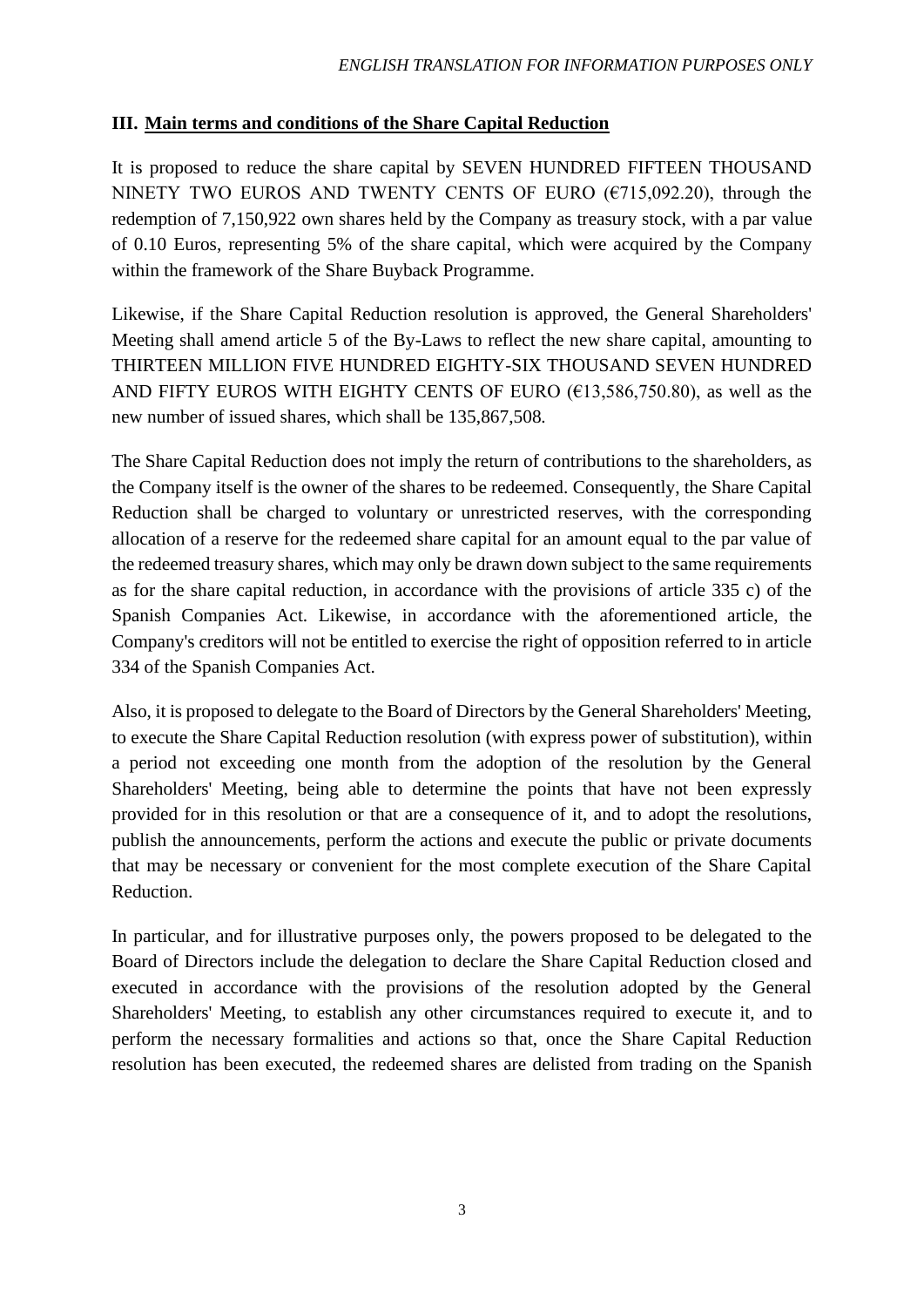Stock Exchanges, and the corresponding accounting records are cancelled.

## **IV. Proposal of resolution to be submitted to the General Shareholders' Meeting**

The full text of the proposed resolution that the Board of Directors submits to the approval of the General Shareholders' Meeting is included in the Annex to this report.

In Madrid, on 25 May 2022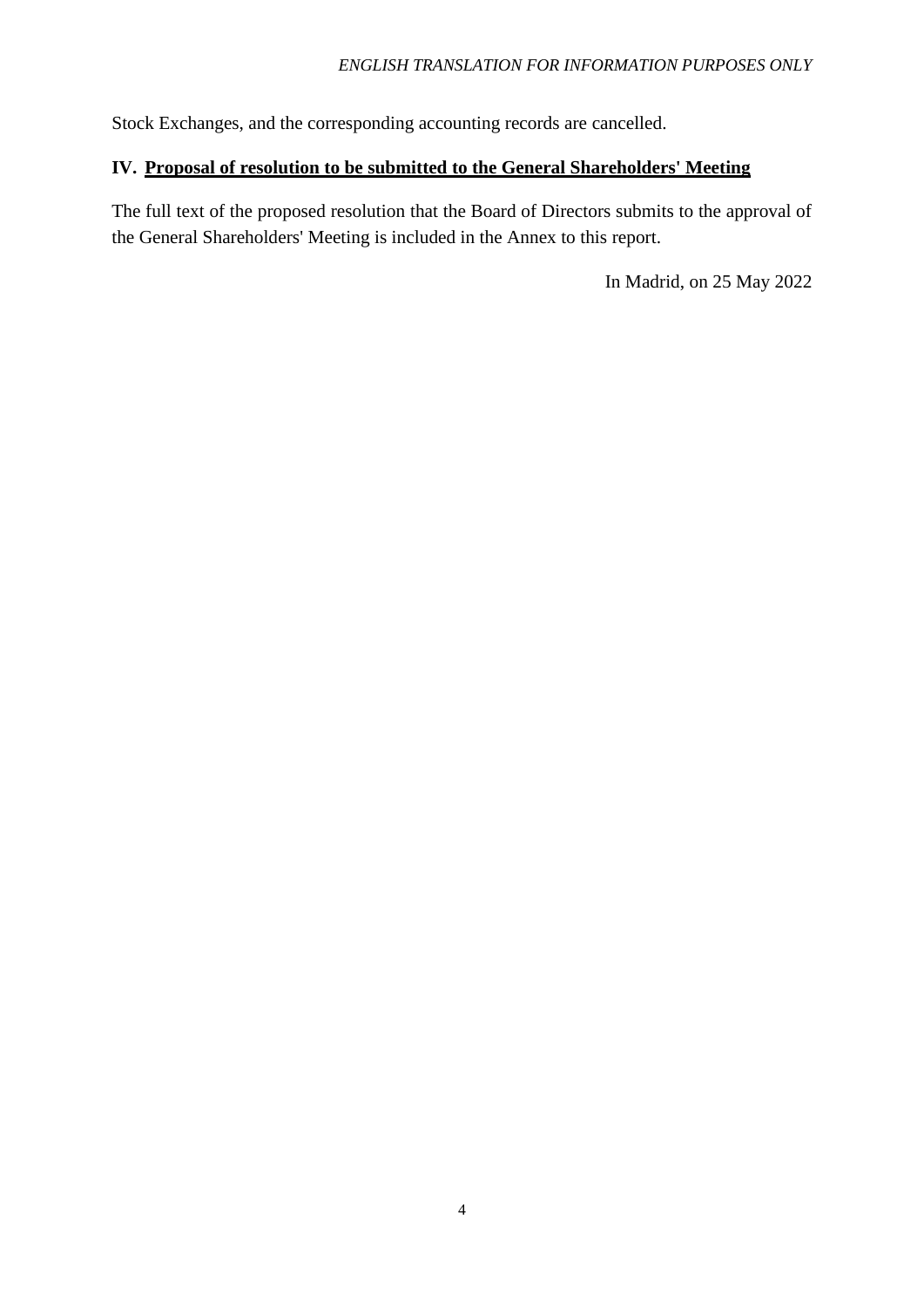## **Annex**

# **Full text of the resolution that will be submitted for the approval of the Annual General Shareholders' Meeting**

## **RESOLUTION REGARDING ITEM NINTH OF THE AGENDA**

**Approval of the share capital reduction through the redemption of 7,150,922 treasury shares, representing 5% of the share capital.**

1. Share capital reduction through the redemption of own shares currently held as treasury stock.

To reduce the share capital of the Company by SEVEN HUNDRED FIFTEEN THOUSAND NINETY TWO EUROS AND TWENTY CENTS OF EURO ( $\epsilon$ 715,092.20), through the redemption of 7,150,922 own shares held by the Company as treasury stock, with a par value of 0.10 Euros, representing 5% of the share capital (the "**Share Capital Reduction**").

These shares have been acquired by the Company within the framework of the share buyback programme approved by the Board of Directors, on 26 January 2022, pursuant to the authorisation granted in its favour by the General Shareholders' Meeting held on 29 May 2020, and within the limits provided for in articles 146 and 509 of the Spanish Companies Act.

2. Procedure for the Share Capital Reduction.

The Share Capital Reduction does not imply the return of contributions to the shareholders, as the Company itself is the owner of the shares to be redeemed. Consequently, the Share Capital Reduction is charged to voluntary or unrestricted reserves, with the corresponding allocation of a reserve for the redeemed share capital, for an amount equal to the par value of the redeemed treasury shares, which may only be drawn down subject to the same requirements as for the share capital reduction, in accordance with the provisions of article 335 c) of the Spanish Companies Act.

Likewise, in accordance with the aforementioned article, the Company's creditors will not be entitled to exercise the right of opposition referred to in article 334 of the Spanish Companies Act in relation to the Share Capital Reduction.

The Share Capital Reduction shall be executed within a period not exceeding one month from the adoption of this resolution by the General Shareholders' Meeting.

3. Amendment of article 5º of the By-laws

Pursuant to the foregoing, the General Shareholders' Meeting resolves to amend article 5 of the By-Laws, which shall henceforth be worded as follows: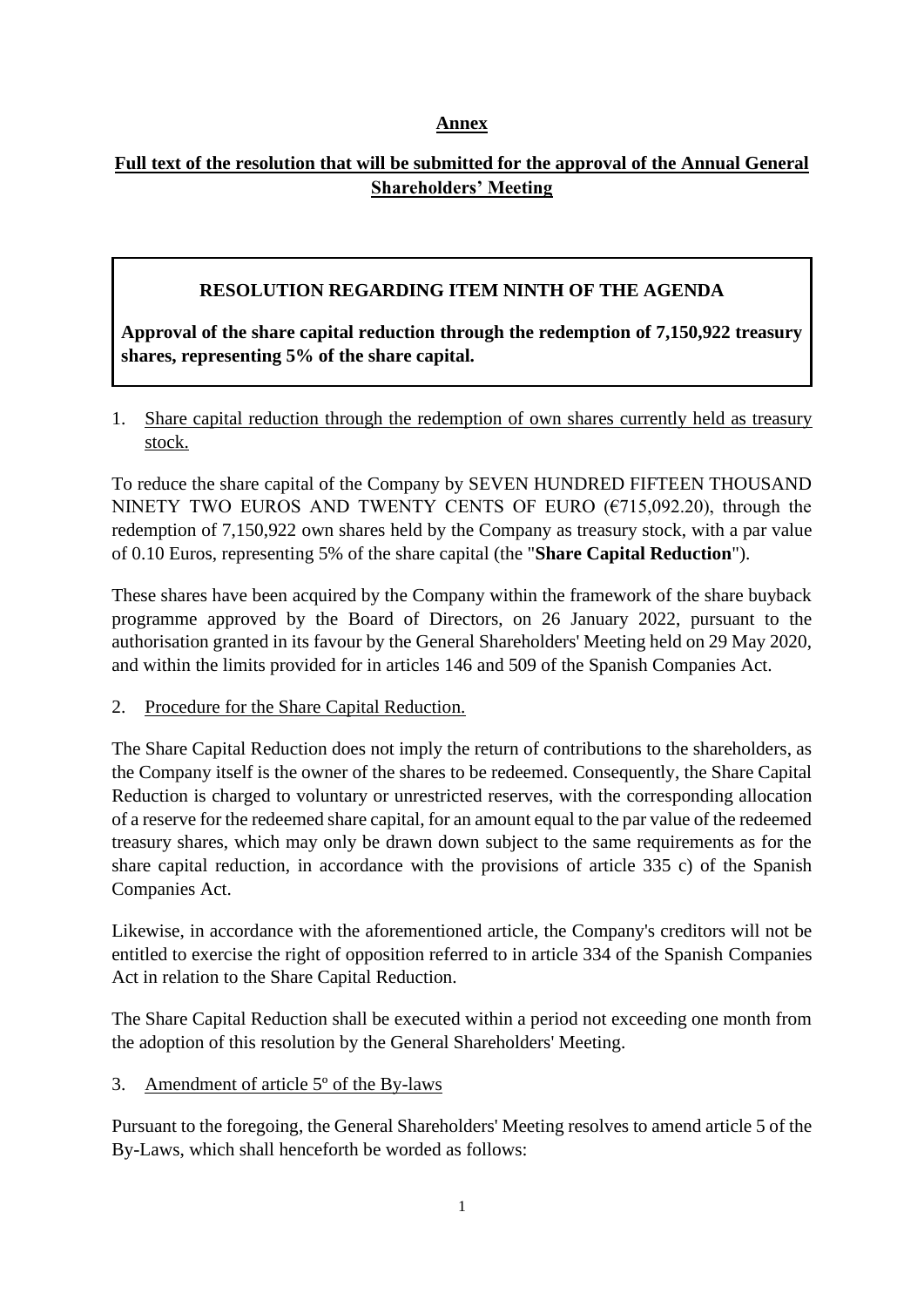### *«Article 5.- Share capital and shares*

- *5.1. The share capital is THIRTEEN MILLION FIVE HUNDRED EIGHTY-SIX THOUSAND SEVEN HUNDRED AND FIFTY EUROS WITH EIGHTY CENTS OF EURO (€13,586,750.80), divided into ONE HUNDRED THIRTY-FIVE MILLION EIGHT HUNDRED SIXTY-SEVEN THOUSAND FIVE HUNDRED AND EIGHT (135,867,508) common shares, all of the same class and series, each having a par value of TEN CENTS OF EURO (€0.10), fully subscribed and paid-up.*
- *5.2. The shares are represented by book entries and they shall be governed by the Securities Market Act and other complementary provisions.*
- *5.3. The register of the Company's book-entries shall be carried out by the company Sociedad de Gestión de los Sistemas de Registro, Compensación y Liquidación de Valores, S.A. (Iberclear) and its participating entities.*
- *5.4. The Company shall acknowledge as a shareholder any party that appears entitled thereto as owner in the entries of the corresponding book-entry registry. Likewise, if the Company provides any service to the person who appears as a shareholder according to the accounting registry, it will be released from the corresponding liability, even if that person is not the current owner of the share, provided that the Company acted in good faith.*»

### 4. Delegation of powers

To delegate to the Board of Directors, with express power of substitution, the necessary powers to execute the Share Capital Reduction, being able to determine the points that have not been expressly provided for in this resolution or that are a consequence of it, and to adopt the resolutions, publish the announcements, perform the actions and execute the public or private documents that may be necessary or convenient for the most complete execution of the Share Capital Reduction.

In particular, and for illustrative purposes only, the following powers are delegated to the Board of Directors, with express power of substitution:

- (a) To declare the Share Capital Reduction closed and executed, and to appear before a Notary Public to grant the relevant public deed of share capital reduction.
- (b) To perform the formalities and actions that may be necessary and to submit the relevant documents to the competent bodies so that, once the redemption of the Company's own shares, the execution of the public deed corresponding to the Share Capital Reduction and its registration with the Commercial Registry have been completed, the redeemed shares may be delisted from trading on the Madrid, Barcelona, Bilbao and Valencia Stock Exchanges through the Stock Market Interconnection System (Continuous Market), and the corresponding accounting records may be cancelled of *Sociedad de Gestión de los Sistemas de Registro, Compensación y Liquidación de Valores, S. A.U. (Iberclear)*.